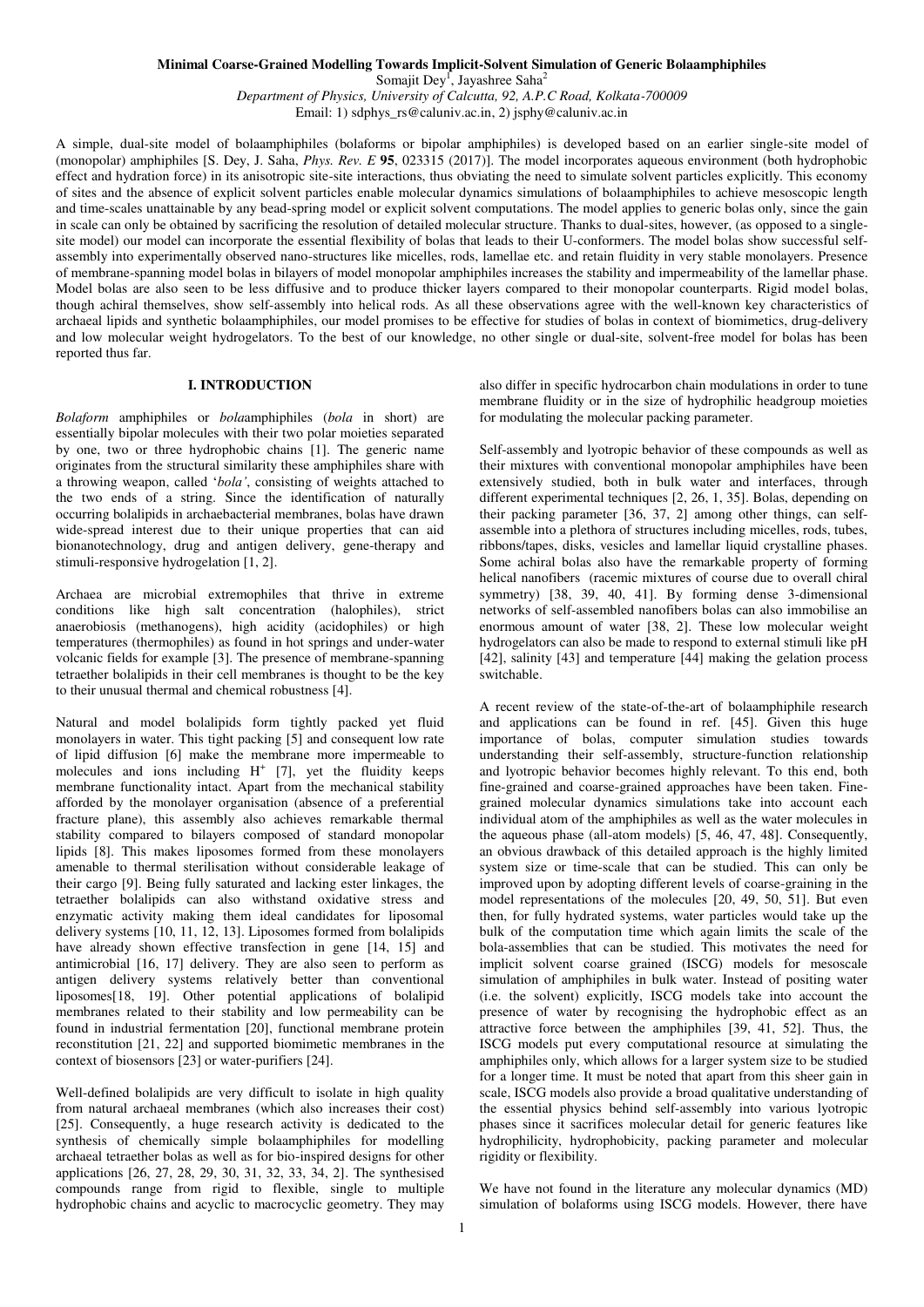been off-lattice Monte Carlo studies of a rigid bola modelled as a rigid linear chain of hydrophilic and hydrophobic beads [41, 39]. Hydrophobicity is accounted for in these works as a square-well potential attracting the hydrophobic beads together. The hydrophilic beads, on the other hand, act merely as hard spheres providing for the excluded volume interaction. Therefore, no hydration force [53] was accounted for in these simulations. This approach of using a chain of hydrophilic and hydrophobic beads can easily be extended to modelling generic bolalipids since bolalipids can always be represented as two monopolar lipids attached tail-to-tail and many such bead-spring models already exist for implicit solvent monopolar lipid simulations [54, 55, 56, 57, 58]. Although the beads interact among themselves through simple force laws, a molecule consisting of several beads is still multi-site and hence computationally expensive than a maximally coarse-grained representation with one or two sites only. A well-known example where a maximally coarsegrained (single-site) model efficiently substitutes for a linear array (multi-site) of four Lennard-Jones beads is provided by the Gay-Berne potential [59].

Apart from the monolayer-spanning *trans* configuration, most bolas can also bend themselves into *loop* or U-*shaped* conformers (whereby both headgroups of the bola remain at the same membranewater interface). While modelling generic bolaform amphiphiles with maximal coarse-graining, this essential flexibility must be taken into account. A single-site model, however, is invariably rigid. Maximal coarse-graining thus must use atleast two single-site rigid segments attached together in a non-rigid way in a flexible dimer architecture. The present paper, in the following, reports for the first time such a model for generic bolas.

### **II. MODEL**

In a previous paper, we presented a single-site ISCG model for generic monopolar amphiphiles like lipids and surfactants [60]. Each amphiphile, with a hydrophilic polar head and one or more hydrophobic tails, is represented there as a soft-core directed spheroid (Fig. 1) with an anisotropic potential much like the widelyused Gay-Berne potential [59]. Thanks to a tuneable packing parameter, these model amphiphiles can spontaneously self-assemble into structures with various curvatures like micelles, rods and bilayers. The anisotropic pair-potential between the ellipsoids also features a soft short-range repulsion for certain relative orientations in order to mimic the hydration force that separates two adjacent bilayers for example. Although the length of the ellipsoids in this model is tuneable, interacting ellipsoids must be of the same length, since the minimum energy configuration of a pair of ellipsoids with different lengths does not reproduce accurate amphiphile aggregation in water. For the purpose of the present work, viz. modelling flexible bolas with maximum coarse-graining, we use two of these directed ellipsoids of equal length as subunits in a dimer architecture in the following way.

Note that any bolaform amphiphile, with two polar headgroups connected by one (two) hydrophobic chain(s), can be thought of as two monopolar amphiphiles, each having one polar head and one (two) hydrophobic tail(s), covalently bonded together at their tail ends [compare the cartoons in a) and b) of Fig. 1]. For the U-shaped configuration of the bola, these monopolar segments come side by side and become the two linear sides of the U (Fig. 1c). For the *trans* conformer, on the other hand, they remain away from each other (Fig. 1b). Motivated by this picture and our directed ellipsoid model [60] for monopolar amphiphiles as mentioned above, we model the bolas as dimers formed from two directed ellipsoids linked together at their tail-end terminals by means of a pivot (Fig. 1). When two rigid bodies have one point in common about which they can rotate freely, it is called a pivot or a spherical joint. Although the pivot allows the ellipsoids to rotate independently of each other, a Vshaped configuration leads to substantial overlap between the ellipsoids (Fig. 1c). Such an overlap, however, is opposed by their soft-core repulsion. This scheme, therefore, becomes dynamically too restrictive to model flexibility. Achieving a V-shaped



FIG. 1. a) Modelling amphiphiles with one polar headgroup as directed ellipsoids (Ref. [60]). Note the arrow is directed from tail to head. b) Modelling bipolar (bola) amphiphiles by joining two directed ellipsoids of equal length at a pivot, *P*. The bola cartoon depicts a *trans* conformer. c) *Loop* or U conformation of bola modelled as V configuration of model dimer— note the overlap at *P*.

configuration however remains necessary for any non-rigid dimer architecture, since that is the conformation which would correspond to the naturally occurring U-shaped or *loop* conformer in bolaamphiphiles.

Note that flexibility could be incorporated easily if instead of attaching the two ellipsoids at one point (viz. the pivot), we linked them through a spacer or a bond of fixed length, with no constraints on the associated bond angles [61]. But addition of a non-rigidly attached spacer like this would increase the number of degrees of freedom of the molecule which, in turn, would complicate the numerical integration of the ensuing equations of motion. Also, such a naked, one-dimensional spacer in an otherwise three-dimensional, coarse-grained molecule might call for an excluded volume interaction at the spacer region, which would then require atleast another interaction site.

The problem of overlap for V-shaped conformers in our simple pivot scheme, however, can be tackled in the following way without imposing any extra degree of freedom or requiring an additional site as above. Whenever the two directed ellipsoids in a bola interact with each other, let us replace each of them with a shorter directed spheroid attached rigidly to a linear spacer along its axis at the tailend, as illustrated in Fig. 2. In other words, for the *intra*-bola interaction, each of the original spheroidal subunits (Fig. 1) is being resolved into an interacting spheroidal core at the top and a noninteracting region at the bottom which is attached to the pivot (Fig. 2a). The new spheroidal core may be identical to its original counterpart in all the interaction parameters  $[\varepsilon_0, v_0, v_1, v_2, v_3, \varepsilon_6]$ ] except in its length. To retain the total length of the whole molecule, however, the length of each of these new ellipsoids must be shorter than its original counterpart just by the length of its spacer  $(l_{\text{space}})$  (Fig. 2a). Incorporation of these rigid spacers eliminates overlap between the interacting cores in the V-shaped conformer thus helping flexibility (Fig. 2b). Yet it does not add any new degree of freedom to the model molecule, since the spacers remain rigidly attached to the spheroids along their axes of symmetry. Note that the spacers are considered only when we deal with the mutual interaction between the two constituent subunits within the same bola (i.e. *intra* dimer interaction), but not while subunits from different bolas (i.e. *inter* dimer interaction) interact. Because of this, the other amphiphiles do not *see* the spacers within a bola molecule. In other words, since only the larger ellipsoids (Fig. 2) are used instead of the spacer and smaller spheroid combination for interamphiphile interactions, there remains no need to provide an additional excluded volume interaction at the spacers in order to prevent the other amphiphiles from interfering in that region.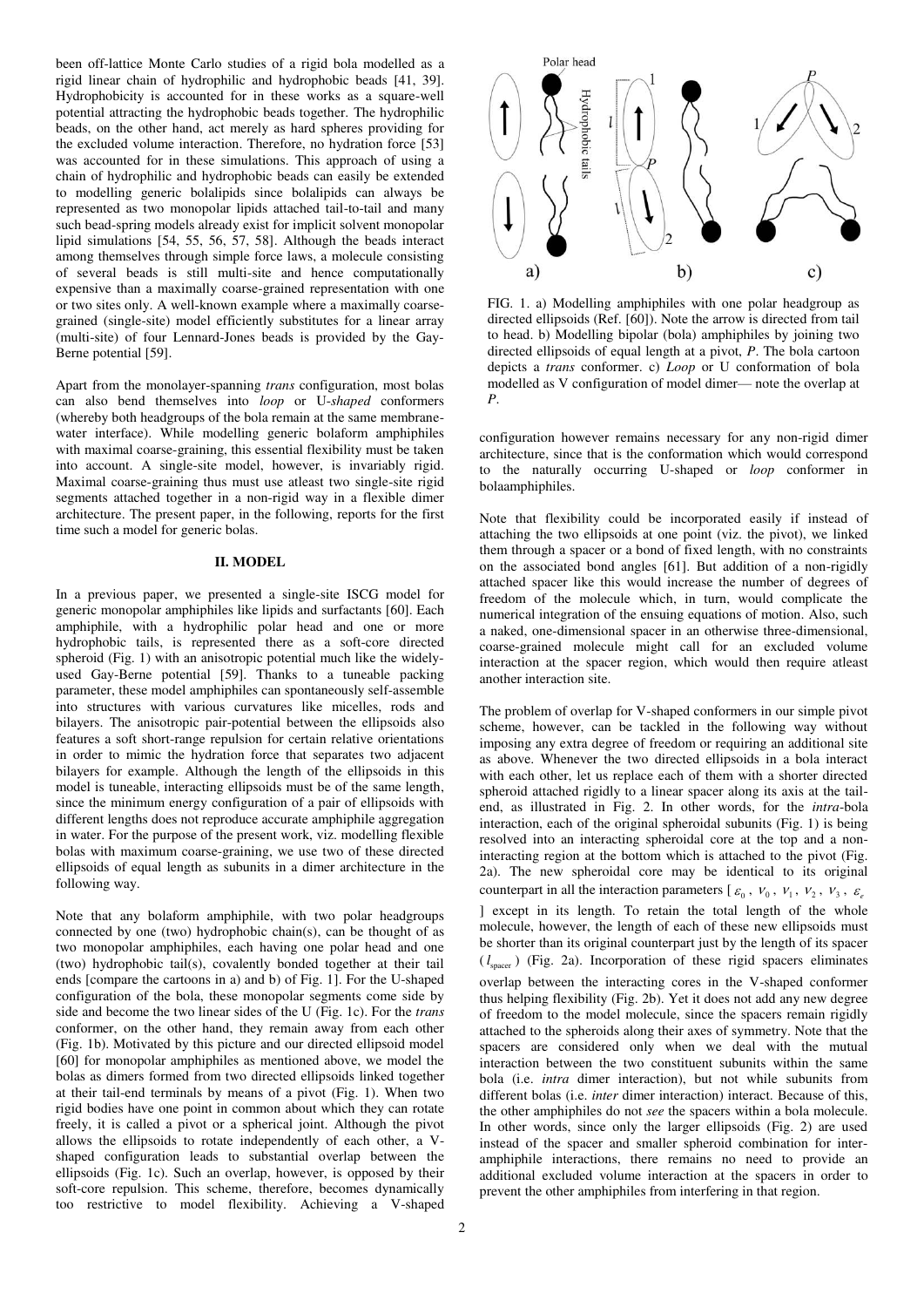

FIG. 2. Construction for intra-dimer case: a) Detailed resolution of any subunit  $(i = 1, 2)$ . The large ellipsoid (enclosed in solid line) is resolved into a smaller ellipsoid (darker shade and enclosed in dotted line) at the top and a non-interacting region (lighter shade) near the pivot, *P*. The circle denotes the centre of the large ellipse and the star denotes that of the smaller ellipse. Note that the large and the small ellipse differ only in height but not width. b) In Vconfigurations, only the non-interacting bottom regions (lighter shade) overlap but the interacting top ellipsoids (darker shade) do not.

To summarise, our model bola consists of two directed spheroids each of which individually models a monopolar amphiphile as described in Ref. [60]. The two spheroids are of equal length and are connected at their tail ends by a pivot (Fig. 1). Each such bola can interact with other bolas, or even monopolar amphiphiles modelled as directed spheroids, through pair-interactions between their respective spheroids according to the parametric anisotropic potential of Ref. [60]. While considering the interaction between the two constituent spheroids within the same bola dimer (*intra* bola interaction), however, the spheroids are shortened length-wise at their tail ends so that each of them is now connected by a spacer at the pivot (Fig. 2). Lengths of the two spacers (and consequently of the shortened spheroids) are equal. This spacer length, however, can be seen as a tuneable parameter of the bola model since it affects how close the two spheroids can come to each other (i.e. how tight an angle they make at the pivot) in the *loop* conformation.

To aid molecular dynamics studies of this flexible dimer model, a discussion on the equations of motion follows in the next section. It may be remarked that only a very involved scheme exists in the literature for the molecular dynamics of any serial chain multibody composed of rigid subunits hinged together [62]. Although our flexible dimer model falls under the purview of that scheme, the equations of motion proposed originally in the following are intended to be more convenient and simpler. We also present a numerical integration scheme for our equations of motion in Appendix A.

Symmetric and asymmetric bolas: Note that although all interacting spheroids must be of the same length in our proposed model, different interacting pairs may have different packing parameters (governed by the parameter  $\varepsilon_e$  [60]). For example, different packing parameters for the constituent spheroids of a bola dimer models for differing sizes of the two headgroups in a bolaamphiphile. Our dimer model, therefore, can model both *symmetric* bolas (by having all the parameters  $[\varepsilon_0, v_0, v_1, v_2, v_3, \varepsilon_e]$  equal for both the constituent spheroids) and *asymmetric* bolas (by having some parameters differ). Later in this paper (Sec. IV), however, we report simulations of symmetric bolas only.

Note on rigid bola: The dimer model for flexible bolas as discussed above can be conveniently used to model rigid bolas just by removing the flexibility at the pivot. For linear rigid bolas, the two subunits always remain anti-parallel to each other and the whole

molecule behaves as a linear rigid body with only 5 degrees of freedom. Since the subunits never overlap for such a linear dimer, we no more need to implement spacers to limit the intra-dimer interactions in this case.

# **III. EQUATIONS OF MOTION**

Since the directed spheroids in our dimer bola-model are symmetric about their long axes [60], they can be dynamically represented as linear rigid rotors characterised by a mass and moment of inertia. The position vector of any point fixed on the long axis and the unit vector along the directed long axis suffice to describe the position and orientation of each spheroid individually. Monopolar amphiphiles modelled as such directed spheroids [60] follow the simple unconstrained dynamics of linear rigid bodies as detailed in Ref. [63]. Motion of the two spheroids in our model bola dimer, however, is constrained due to the presence of the pivot, *P*. Unlike unconstrained rigid body motion, this leads to coupling between the translational and rotational dynamics of the two subunits in the dimer as will be seen below.

The state of the dimer can be completely specified by the set  $(\mathbf{r}, \dot{\mathbf{r}}, \mathbf{r}_1, \mathbf{r}_2, \mathbf{\omega}_1, \mathbf{\omega}_2)$ , where **r** and **r** denote the position and velocity of the pivot,  $P$ , and  $\mathbf{r}_1$  and  $\mathbf{r}_2$  denote the position vectors of the respective centres of mass of the spheroidal subunits *relative* to *P* (Fig. 2a).  $\mathbf{\omega}_1$  and  $\mathbf{\omega}_2$  denote the angular velocities of the subunits considered as linear rotors rotating about *P*. Hence, **ω***<sup>i</sup>* must always be perpendicular to  $\mathbf{r}_i$ . The equations of motion for this set are:

 $\sum_{m=0}^{2}$   $\frac{2}{2}$   $\sum_{m=0}^{2}$ 

and

$$
I_i \dot{\mathbf{\omega}}_i = \Gamma_i + \mathbf{r}_i \times (-m_i \ddot{\mathbf{r}}).
$$
 (2)

 $M\ddot{\mathbf{r}} = \mathbf{F} + \sum_{i=1}^{n} m_i \boldsymbol{\omega}_i^2 \mathbf{r}_i - \sum_{i=1}^{n} m_i \dot{\boldsymbol{\omega}}_i \times \mathbf{r}_i$  (1)

Above, **F** is the total force on the dimer, *M* is the total mass and  $m_i$  and  $I_i$  denote the mass and moment of inertia (about *P*) of the two individual subunits respectively for  $i = 1$  and 2.  $\Gamma_i$  denotes the total inertial torque experienced by the *i* -th subunit about *P* . Note that  $I_i$  can be obtained from  $I_i^C$ , the moment of inertia of the *i*-th subunit about its centre of mass, as

$$
I_i = I_i^C + m_i |\mathbf{r}_i|^2.
$$
 (3)

Note that while the total force on the bola-dimer is the vector sum of the forces  $\mathbf{F}_i$  experienced by each of the two subunits, i.e.

$$
\mathbf{F} = \mathbf{F}_1 + \mathbf{F}_2 \,,\tag{4}
$$

 $\mathbf{F}_i$  is composed of forces experienced by the  $i$ -th subunit due to both inter- and intra-bola interactions, viz.

$$
\mathbf{F}_{i} = \mathbf{F}_{i}^{\text{inter}} + \mathbf{F}_{i}^{\text{intra}}.
$$
 (5)

Most importantly, however, these two forces differ in their point of application.  $\mathbf{F}_i^{\text{inter}}$  applies on the centre of mass of the *i*-th spheroidal subunit (i.e. the dot in Fig. 2a), while  $\mathbf{F}_i^{\text{intra}}$  applies on the centre of mass of the shorter spheroid that the former is resolved into during intra-bola considerations (i.e. the star in Fig. 2a). **Γ***<sup>i</sup>* is thus computed as:

$$
\mathbf{\Gamma}_{i} = \mathbf{T}_{i}^{\text{inter}} + \mathbf{T}_{i}^{\text{intra}} + \mathbf{r}_{i} \times \mathbf{F}_{i}^{\text{inter}} + (\left| \mathbf{r}_{i} \right| + \frac{l_{\text{space}}}{2})\hat{\mathbf{r}}_{i} \times \mathbf{F}_{i}^{\text{intra}}
$$
(6)

where  $l_{\text{space}}$  denotes the spacer length and  $\hat{\mathbf{r}}_i$  is the unit vector along  $\mathbf{r}_i$ . The  $\mathbf{T}_i$  's above denote the torque generated due to the orientation dependence of the anisotropic interaction potential. Expressions for the  $\mathbf{F}_i$  's and  $\mathbf{T}_i$  's can be found in Appendix of Ref. [60]. It maybe remarked here that since  $\sum_{i=1}^{2} \mathbf{F}_i^{\text{intra}}$  $\sum_{i=1}$ **F**<sub>*i*</sub><sup>intra</sup> = 0, the intra-bola forces do not contribute to **F** .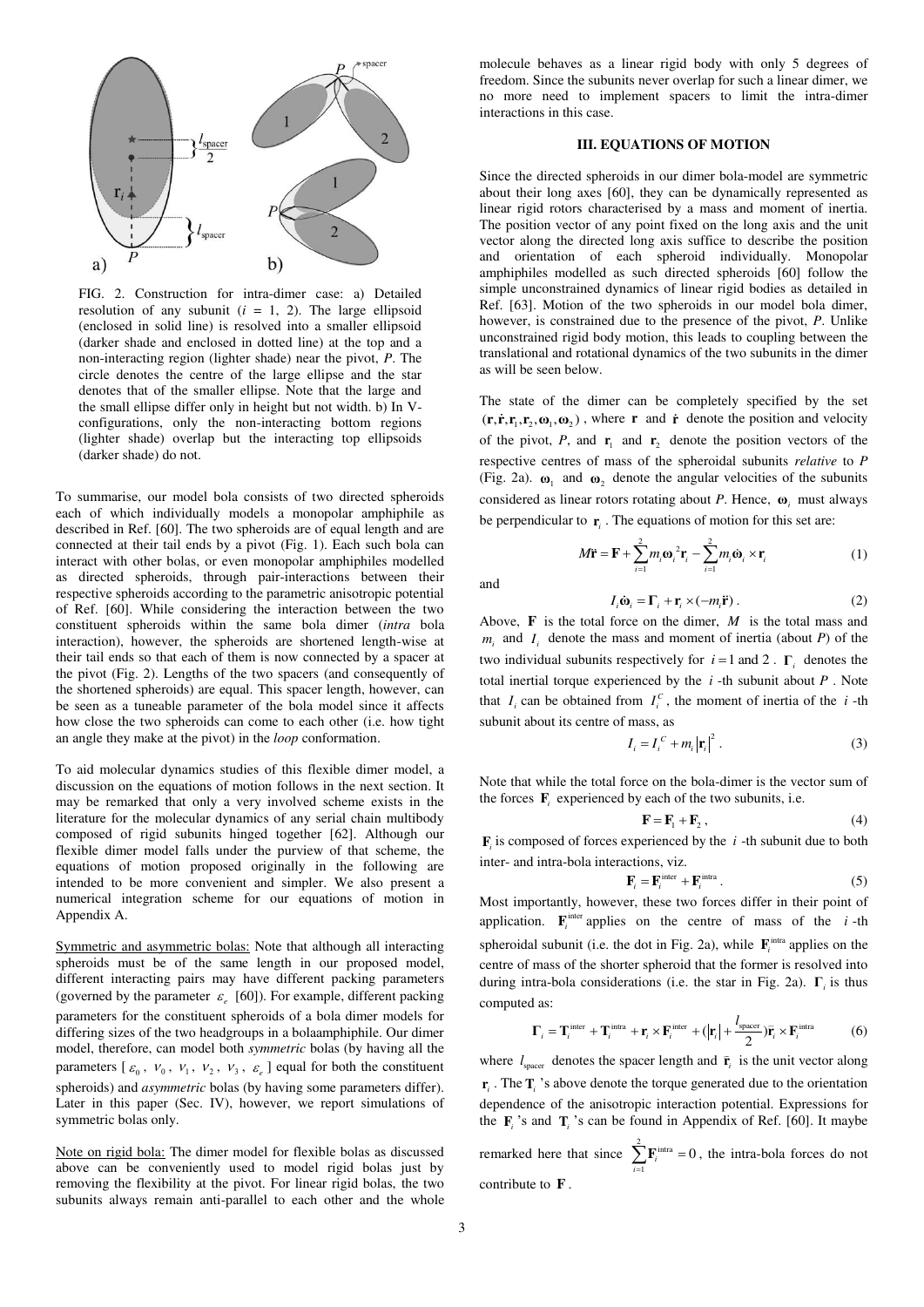Numerical integration of a set of equations of motion requires computation of the accelerations for any given instantaneous state. In order to solve for the linear and angular accelerations from the instantaneous coordinates and velocities, however, the equations of motion (1) and (2) must be decoupled. Eliminating  $\dot{\mathbf{w}}_i$  in Eq. (1) by using Eq. (2) and simplifying, we get

$$
M\ddot{\mathbf{r}} + \sum_{i=1}^{2} \frac{m_i}{I_i} \mathbf{r}_i \times (\mathbf{r}_i \times m_i \ddot{\mathbf{r}}) = \mathbf{F} + \sum_{i=1}^{2} m_i \left( \mathbf{\omega}_i^2 \mathbf{r}_i - \frac{1}{I_i} (\mathbf{\Gamma}_i \times \mathbf{r}_i) \right) \tag{7}
$$

Note that in this equation of motion  $\ddot{\mathbf{r}}$  does not depend on  $\ddot{\mathbf{\omega}}$ .

anymore. Since  $\mathbf{r}_i \times (\mathbf{r}_i \times m_i \ddot{\mathbf{r}}) = m_i(\mathbf{r}_i \cdot \ddot{\mathbf{r}}) \mathbf{r}_i - m_i \mathbf{r}_i^2 \ddot{\mathbf{r}}$ , Eq. (7) reads in the operator format as

$$
\sum_{i=1}^{2} \left( m_i \frac{I_i^c}{I_i} + \frac{m_i^2}{I_i} \mathbf{r}_i \mathbf{r}_i \cdot \right) \ddot{\mathbf{r}} = \mathbf{F} + \sum_{i=1}^{2} m_i \left( \mathbf{\omega}_i^2 \mathbf{r}_i - \frac{1}{I_i} (\mathbf{\Gamma}_i \times \mathbf{r}_i) \right)
$$
\nor

\n
$$
A \ddot{\mathbf{r}} = \mathbf{B}
$$
\n(8)

In matrix representation, A becomes

$$
A \triangleq \sum_{i=1}^{2} \left( m_i \frac{I_i^C}{I_i} \mathbf{I}_3 + \frac{m_i^2}{I_i} \left( r_i^x \right) r_i^y \right) \begin{pmatrix} r_i^x & r_i^y & r_i^z \ r_i^y & r_i^z & r_i^z \end{pmatrix}
$$
\n
$$
= \begin{pmatrix} z + \sum_{i=1}^{2} \frac{m_i^2}{I_i} (r_i^x)^2 & \sum_{i=1}^{2} \frac{m_i^2}{I_i} r_i^x r_i^y & \sum_{i=1}^{2} \frac{m_i^2}{I_i} r_i^x r_i^z \ \sum_{i=1}^{2} \frac{m_i^2}{I_i} r_i^x r_i^y & z + \sum_{i=1}^{2} \frac{m_i^2}{I_i} (r_i^y)^2 & \sum_{i=1}^{2} \frac{m_i^2}{I_i} r_i^y r_i^z \ \sum_{i=1}^{2} \frac{m_i^2}{I_i} r_i^x r_i^z & \sum_{i=1}^{2} \frac{m_i^2}{I_i} r_i^y r_i^z & z + \sum_{i=1}^{2} \frac{m_i^2}{I_i} (r_i^z)^2 \end{pmatrix}
$$
\n(9)

where  $z = \sum^2$ 1  $\sum_{i=1}^{2} m_i \frac{I_i^C}{I_i}$  $z = \sum_{i=1}^{2} m_i \frac{I_i^C}{I_i}$ . Note that A is symmetric which eases the

process of both computing it and inverting it. Multiplying the vector on the right hand side of Eq. (8), i.e.  $\mathbf{B}$ , with  $A^{-1}$  solves for **r**. Using this value of  $\ddot{\mathbf{r}}$ , one can then proceed to determine  $\dot{\mathbf{\omega}}_i$  from Eq. (2).

To summarise the above discussion and for ease of access, we reformulate the equations of motion for our bola-dimer as follows:

$$
\ddot{\mathbf{r}} = \mathbf{A}^{-1} \mathbf{B} \tag{10}
$$

and

$$
\dot{\mathbf{\omega}}_i = (\mathbf{\Gamma}_i + \ddot{\mathbf{r}} \times m_i \mathbf{r}_i) / I_i. \tag{11}
$$

For the sake of completeness, we also note that the kinetic energy of the bola-dimer is given by

$$
\frac{1}{2}M\dot{\mathbf{r}}^2 + \frac{1}{2}\sum_{i=1}^2 I_i \boldsymbol{\omega}_i^2 + \dot{\mathbf{r}} \cdot \sum_{i=1}^2 m_i \boldsymbol{\omega}_i \times \mathbf{r}_i
$$
 (12)

Numerical integration of the above equations of motion is discussed in Appendix A. To perform constant temperature molecular dynamics on a system of bolas, it is also necessary to couple the system to a thermostat. This can be done either by direct rescaling of the velocities, by introducing stochastic collisions or by extending the system with an extra degree of freedom representing the heatbath [64]. Appendix B discusses an extended system scheme that is inspired by the Nosé-Hoover thermostat [65, 66].

### **IV. MOLECULAR DYNAMICS (MD) SIMULATIONS**

In the following, we report the results of simulations with our implicit-solvent dimer model for flexible and rigid bolas. Note, however, that our primary goal in these initial simulations have been just to see if our maximally coarse-grained model, with only implicit hydrophobic and hydration forces, can successfully reproduce some of the key features of generic bola-assemblies as established through experiments and much more elaborate multi-site computer models with explicit solvents. More specifically, we focussed only on the general self-assembly behavior from random gas phases, along with a few key physical properties of the lamellar phase like stability, packing, ordering, layer thickness and fluidity via self-diffusion. In view of this, an extensive exploration of the parameter-space has not been done in this early study but might be undertaken in the future.

Mainly three systems were studied and compared: *a*. a system composed of identical bolas, *b*. a mixture of bolas and monopolar amphiphiles and *c*. a system of identical monopolar amphiphiles. For simplicity, the monopolar amphiphiles used in our simulations would henceforth be referred to as 'lipids' and the bipolar or bolaamphiphiles as 'bola's. Bolas in systems *a* and *b* were modelled as flexible dimers as described in Sec. II. The lipids in systems *b* and *c* were modelled as directed spheroids following Ref. [60]. For the sake of comparison, the same parameters were used for the pairinteractions between the spheroids in all of the above systems. Note that this makes all the bolas symmetrical. That choice of parameters was adopted which was shown to generate self-assembled lamellar phases in Ref. [60]:  $v_0 = 1$ ,  $v_1 = 0.8$ ,  $v_2 = 4$ ,  $v_3 = 3$ ,  $\varepsilon_e = 0.052$ ,  $\sigma_e = 3$ , *range* = 3. Note that for the above choice of parameters, the length of each bola is exactly the double that of a lipid. The spacer length for all intra-dimer cases (Fig. 2a) was chosen as  $l_{\text{space}} = 0.5$ . For the intra-dimer interactions, the smaller ellipsoids thus have length,  $\sigma_e = 3 - l_{\text{space}} = 2.5$ . In order to work in reduced units, we also chose  $\sigma_0 = 1$ ,  $\varepsilon_0 = 1$  and the mass of each ellipsoid ( $m_i$ ) = 1. To ensure that the time-scales for translational and rotational dynamics are comparable to each other for all the ellipsoids, the moment of inertia about their centres of mass  $(I_i^c)$  was chosen to be 4. [In addition to the systems *a-c*, a system of rigid linear bolas was also studied using the above specifications and will be reported later in this section].

Both constant energy (NVE) and constant temperature (NVT) molecular dynamics simulations were performed. Constant pressure molecular dynamics could not be applied due to the absence of an explicit aqueous phase for pressure coupling. For flexible bolas, we used the leap-frog schemes discussed in Appendix A and B. For lipids and rigid linear bolas, the leap-frog schemes presented in Ref. [63] were followed. The integration time-step, *h* , was chosen to be 0.0035 for all runs. For NVT runs,  $\tau$  was taken as 0.07 for each of the individual temperature controls (Appendix B). Given the novelty of the integrators used, we demonstrate their stability and temperature control in Fig. 3.

Each of the systems under study was kept confined in a cubic simulation box with periodic boundary conditions. The velocity initialisations made sure that the total momentum and total angular momentum were both null. All algorithms were implemented in FORTRAN 95 with double precision computation for each floatingpoint operation.

The systems *a-c* were initially setup in lamellar configurations as follows. The simulation box was trisected by two horizontal square grids half a box-length apart with each grid containing 400 cells. Each grid-point was now covered with either a bola or a set of two



FIG. 3 a) Plot of energy and kinetic energy for a typical NVE run. Energy plot is shifted vertically to shorten the diagram height. Note that the fluctuation in energy is insignificant compared to that in kinetic energy. Also no significant energy drift is present. b) Plot of kinetic temperature for an NVT run with  $\Theta = 2.5$ .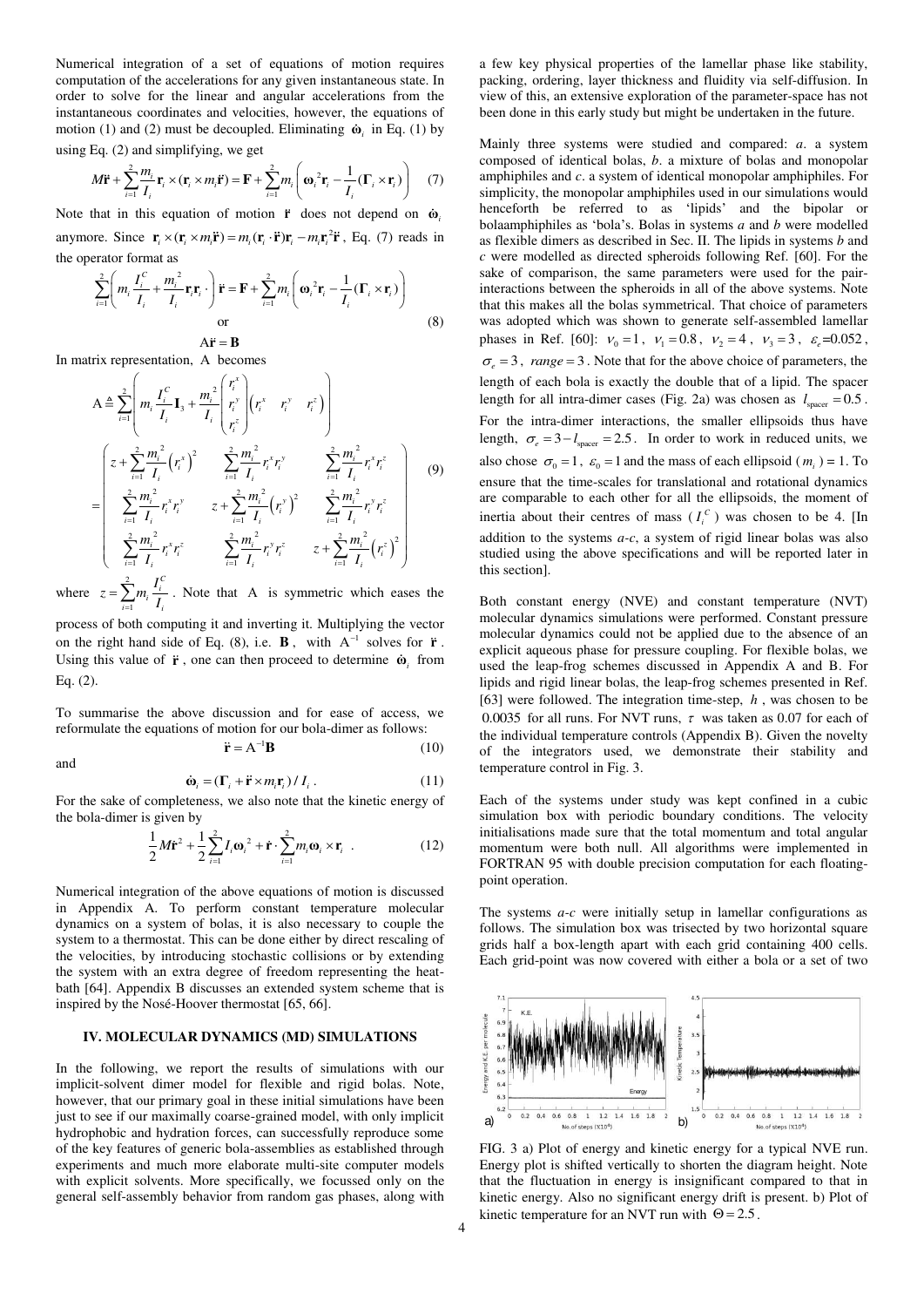

FIG. 4 Histogram plotting relative frequency distribution of the angle between the subunits in a bola-dimer. Small angles denote *loop* and wide angles imply *trans* conformer. a) For  $\Theta = 5$  b) For  $\Theta = 3$ .

lipids directed away from each other. All ellipsoids were kept normal to the grid-plane. Bolas were positioned at the grid-points on their pivots while the lipids were positioned on their tail-ends. The pure bola system, *a*, thus contains 800 bolas in two monolayers, while the pure lipid system, *c*, contains 1600 lipids in two bilayers. For the mixed system, *b*, 133 bolas were distributed randomly on each grid while the remaining grid-points were filled with lipids. This system thus contains 266 bolas and 1068 lipids. The distance between the neighbouring grid-points, viz. the cell-size, was chosen to be 1.2. With this choice, all the initial configurations remained free of overlap as desired. In addition, the top and bottom layers remained out of range of each other's repulsion. What more, the resulting density ensured that the pressure, computed using the virial [64], remained near  $0 \pm 0.5$  for the temperatures reported here. Such zero pressure implies that the amphiphiles could freely arrange themselves into preferred configurations despite the constancy of box-size.

In order to study self-assembly in systems *a* and *b*, we generated randomised isotropic gas configurations for both the systems by melting their pre-built lamellar configurations at a high temperature (  $\Theta$  = 5). Note that this way of producing random configurations automatically ensures the required non-overlap at a reasonable density for implicit solvent systems.

For *a*, the bolas remained randomly distributed throughout the simulation box at  $\Theta = 5$  and the angle between the two subunits in a dimer showed a broad frequency distribution (Fig. 4a). Upon cooling at  $\Theta = 4$ , system *a* showed discernible self-assembly, although no clear structure emerged. At  $\Theta = 3.5$ , however, clear rod-like fibres appeared (Fig. 5b Left) with a predominance of the *loop* or Vconformation (Fig. 4b). As expected, the fibres got more pronounced as the system was cooled further. Rods and micelles (Fig. 5a) composed of V-shaped bolas were also found during some early test runs from an FCC initialisation at a lesser number density  $(= 0.05)$ . It stands to reason, therefore, that self-assembly occurs as the following. Isolated bolas choose a *loop* conformation over a *trans* conformation in order to minimise the hydrophobic area exposed to the aqueous solvent. (Such bending prior to self-assembly is also suggested by the explicit solvent simulations of Ref. [20]). These



FIG. 5 (Colour online) a) Cross-section of a micelle formed by selfassembly of bola-dimers in system *a*. Blue spheres mark the polar ends of the ellipsoids. Spacers (blue rods) are shown for clarity. Note that the dimers adopted *loop* conformation. b) Comparison of thermal stability at  $\Theta = 3.5$ — Left: Structure visible in system *a*; Right: Random isotropic gas phase in system *c*. Green denotes bola, red denotes lipid.



FIG. 6 (Colour online) a) Self-assembly into lamellar phase in system *b* at  $\Theta = 2.5$ . b) Histogram for bending angle distribution for the configuration in a).

conformers then self-assemble into micelles which, in turn, fuse to form rods and consequently fibres. Note that for the pure bola system (*a*) self-assembly into a lamellar phase (monolayer or bilayer) was not observed. This is in agreement with the experimental fact that short-chain or single chain, flexible, fully-hydrated bolas selfassemble into micelles or thread-like micelles (viz. rods and fibres) [1, 24, 67, 68].

Upon cooling from the randomised configuration, system *b* however showed a different self-assembly behaviour. Thanks to the majority presence of bilayer forming lipids, system *b* self-assembled into lamellar phases composed of a mixture of lipids, *trans* bolas and Vshaped bolas (Fig. 6a). The presence of lipids is also reasoned to stabilise *trans* bolas, as the relative frequency of *trans* bolas was found to be greater than that in system *a* (Fig. 6b). The onset of structure is also distinctly different for *b* as compared to *a*. Whereas structure was discernible in *a* as early as  $\Theta = 4$ , structure appeared in *b* only upon further cooling. With complete absence of bolas, system *c* was even less stable. This shows that bolas add to the thermal stability of the assemblies (Fig. 5b).

Simulations of the membrane-lamellar phases were initiated directly from the pre-built (grid-based) lamellar phases, but results were taken only after adequate thermalisation ( $\approx 10^5$  MD steps). Final configuration of one run was used as the initial configuration of the subsequent run wherever possible. Unlike Ref. [20], however, no deliberate equilibration between the *trans* and *loop* conformers was attempted. At  $\Theta = 2.5$ , system *a* showed stable monolayer with pores (Fig. 7a). Note that although the monolayer is predominantly made of *trans* bolas, the pore edges are formed by V-shaped bolas.



FIG. 7 (Colour online) Configurations at  $\Theta = 2.5$ . a) Monolayer in system *a* showing pores. No pore formation in b) system *b* and c) system *c*. Notice interdigitation of red lipids in b) and c).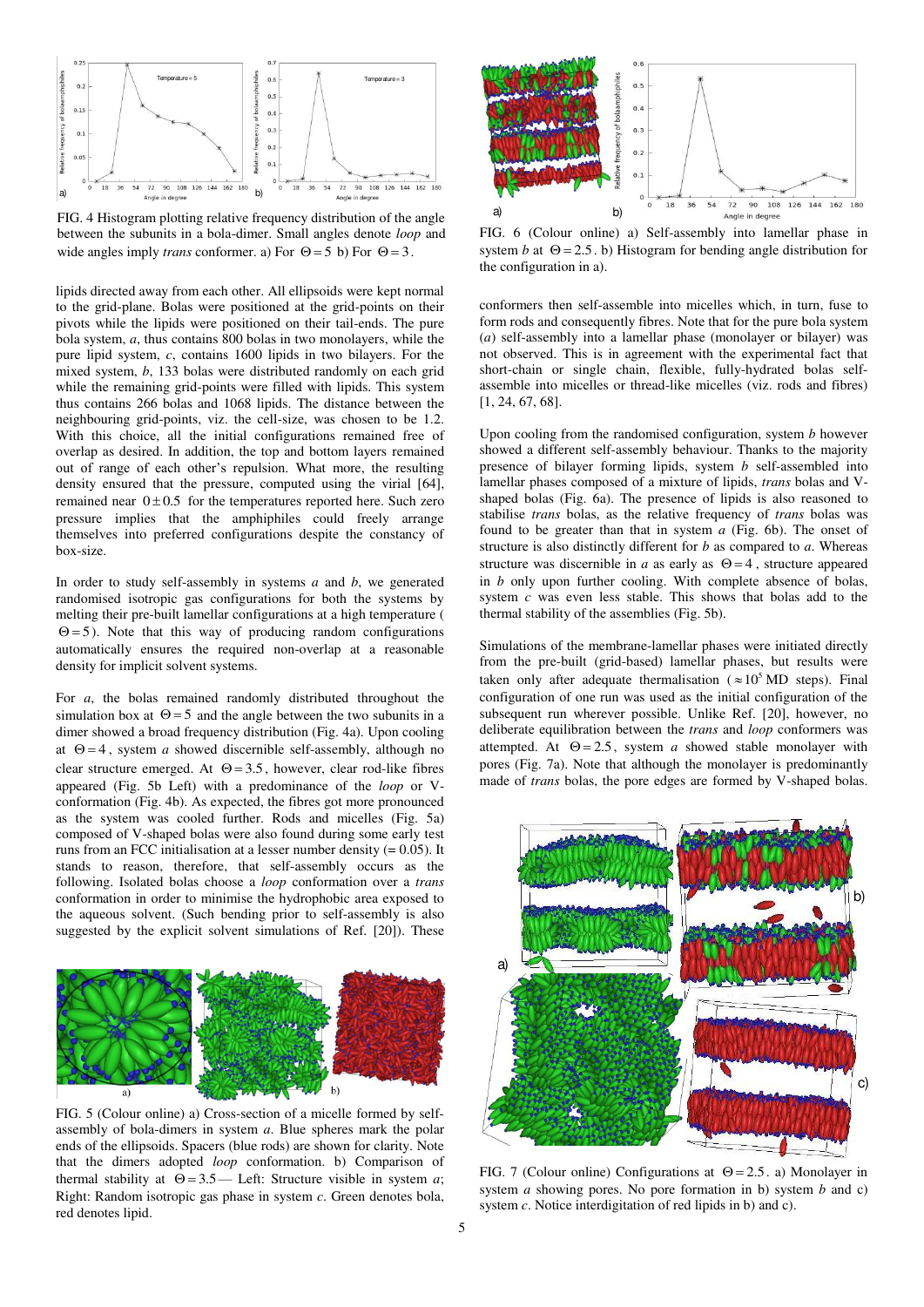

FIG. 8 Fluidity in lamellar phase at  $\Theta = 2.5$ . a) R.M.S displacement b) Velocity autocorrelation function in the layer-plane.

At the same temperature, system *b* and *c* however showed stable layers with no pores (Fig. 7b and c). Since area of the whole layer (including the pores, if any) is the same for both *a* and *c*, the above observation implies that bolas pack more tightly than lipids. This explains the increased impermeability of bola monolayers as compared to lipid bilayers.

Orientational (uniaxial) order parameter for lipids in a bilayer is given as  $S = \frac{1}{2} \langle 3(\hat{\mathbf{u}}_i \cdot \hat{\mathbf{n}})^2 - 1 \rangle_i$  where  $\hat{\mathbf{u}}_i$  denotes the unit vector along the axis of the  $i$ -th lipid and  $\hat{\bf{n}}$  denotes the average bilayer normal [54]. Orientational order of our bola-dimers in lamellar phase was measured by the uniaxial order parameter of their lipid-like spheroidal subunits computed as above. Lipids and bolas were found to have similar order:  $S \approx 0.898$  for lipids and  $S \approx 0.880$  for bolas. Thickness of a layer was estimated as  $\delta = 2\sigma_{\hat{n}}$  where  $\sigma_{\hat{n}}$  denotes the root-mean-square normal distance of the head-ends of the directed spheroids from the mean layer plane. We found  $\delta_{\text{lipid}} \approx 5.515$  and  $\delta_{\text{bola}} \approx 6.035$ . Hence, a bola monolayer is thicker than a corresponding lipid bilayer. Given the similarity of orientational order of bolas and lipids, this difference in thickness may be explained by the interdigitation of lipids from the two leaflets of the bilayer (Fig. 7c).

We studied fluid lamellar phases only. The fluid-gel transition at low temperatures was not explored. Fluidity in a layer is demonstrated in Fig. 8a by the increasing root-mean-square displacements of the pivots for bolas and the centres of mass for lipids. Liquidity also becomes apparent with the rapid decay of the corresponding velocity autocorrelation functions in the layer plane (Fig. 8b). The selfdiffusion constant, *D* was measured from an NVE run using the Einstein relation [64, 69]. For system *b*, at  $\Theta = 2.5$ , we obtained  $D_{\text{lipid}} \approx 0.533$  and  $D_{\text{bola}} \approx 0.033$ . It may be remarked that such an order-of-magnitude difference in the diffusion coefficients of tetraether bolalipids and monopolar diether lipids is also observed in the all-atom, explicit solvent MD simulations of Ref. [47].

## Rigid linear bola:

From early experiments and computer simulations [38, 39, 40, 41], dumb-bell shaped rigid bolas with bulky headgroups are known to form helical rods. The headgroups of each subunit in our bola-dimer can be made bulkier by increasing the parameter  $\varepsilon_e$ , while keeping



FIG. 9 (Colour online) a) Rods ( $\varepsilon_z = 0.11$ ) and b) micelles (  $\varepsilon$  = 0.15 ) formed from lipid-like ellipsoids [60]. c) Helical rods formed by rigid linear symmetric bola dimers with  $\varepsilon$ <sub>c</sub> = 0.12.

all the other parameters the same. As shown in Ref. [60], for a choice of  $\varepsilon \geq 0.11$ , the lipid like ellipsoids self-assembled into curved phases like rods (Fig. 9a) and micelles (Fig. 9b), characterised by lower packing parameters or bulkier headgroups. Dumb-bell shaped rigid bolas in our dimer model, thus, could be represented with  $\epsilon$   $\geq$  0.12 for both the subunits (other parameters being equal to what was reported before in this section). We report NVT MD with 500 of these rigid linear dimers at a number density, 0.05. Mass of each rigid dimer was taken as unity and *P* was taken as the centre of mass.  $I_i^c$  was taken as 2 and the integration time step,  $h = 0.0035$ . From a randomised isotropic configuration, generated by melting an FCC lattice, these rigid dimers indeed self-assembled into helical rods for temperature  $\Theta \le 2.5$  (Fig. 9c).

#### **V. CONCLUSION**

The importance of implicit solvent coarse-grained (ISCG) models for simulating complex systems at large enough scales cannot be overestimated. Such low resolution modelling has been successfully done in polymer physics and biological systems [70]. Given the continued interest in bolaamphiphile research (Sec. I), we proposed an ISCG dimer model for bolas in this paper.

With only two interaction sites (for both inter- and intra- dimer interactions), our model is kept minimalistic in its pair-potential and molecular architecture which simplifies the force computations and equations of motion respectively. This should therefore benefit large scale molecular dynamics (MD) of generic bolas. Despite its simplicity and solvent-free nature, our model successfully generated many well established features of bolaamphiphile systems including self-assembly behavior, thermal stability, greater layer thickness, lower fluidity and higher packing order. As discussed in the paper, our simple dimer can be used to model flexible or rigid bolas on one hand, and symmetric or asymmetric bolas on the other. The packing parameter of each subunit of the model bola dimer is tuneable which also adds to its versatility.

Mixture of bolas with monopolar amphiphiles can be studied with our model as shown in the paper. Mixtures of different species of bolas may also be studied by choosing the parameters for interspecies interactions differently from those used for the intra-species case. A drawback of our model, however, is the stipulation of identical lengths for all interacting spheroids. Due to this, our model may not be used, for example, to study domain formation or phase separation driven by hydrophobic mismatch in mixtures of bipolar and monopolar lipids [71].

We are currently working on the application of bolaamphiphilies in carrier design for drug and gene delivery using this model. Though starting with flexible symmetric bolas for simplicity, our work may probe into asymmetric bolas in future, if required.

### **ACKNOWLEDGEMENT**

S.D. is funded by the Council of Scientific & Industrial Research (CSIR), India, through a Senior Research Fellowship [File No. 09/028(0960)/2015-EMR-I].

### **APPENDIX A:**

## **Numerical integration of the equations of motion (10) and (11)**

Note that if  $\ddot{\mathbf{r}}$  in Eq. (10) did not depend on  $\boldsymbol{\omega}_i$  (through **B**), but only on **r** and  $\hat{\mathbf{r}}_i$ , then the evolution of **r** and **r** could be computed through a simple leap-frog or velocity-Verlet algorithm [64, 69]. A similar simple scheme [63] would apply for the evolution of  $\hat{\mathbf{r}}_i$  and **ω**<sub>*i*</sub> too. Even if **r** and thereby  $\dot{\mathbf{w}}_i$  depended on  $\mathbf{w}_i$  only linearly, a simple time-reversible leap-frog scheme could still be devised for the evolution of  $\hat{\mathbf{r}}_i$  and  $\mathbf{\omega}_i$ , albeit involving velocity-independent matrices, as done in case of the Nosé-Hoover equations of motion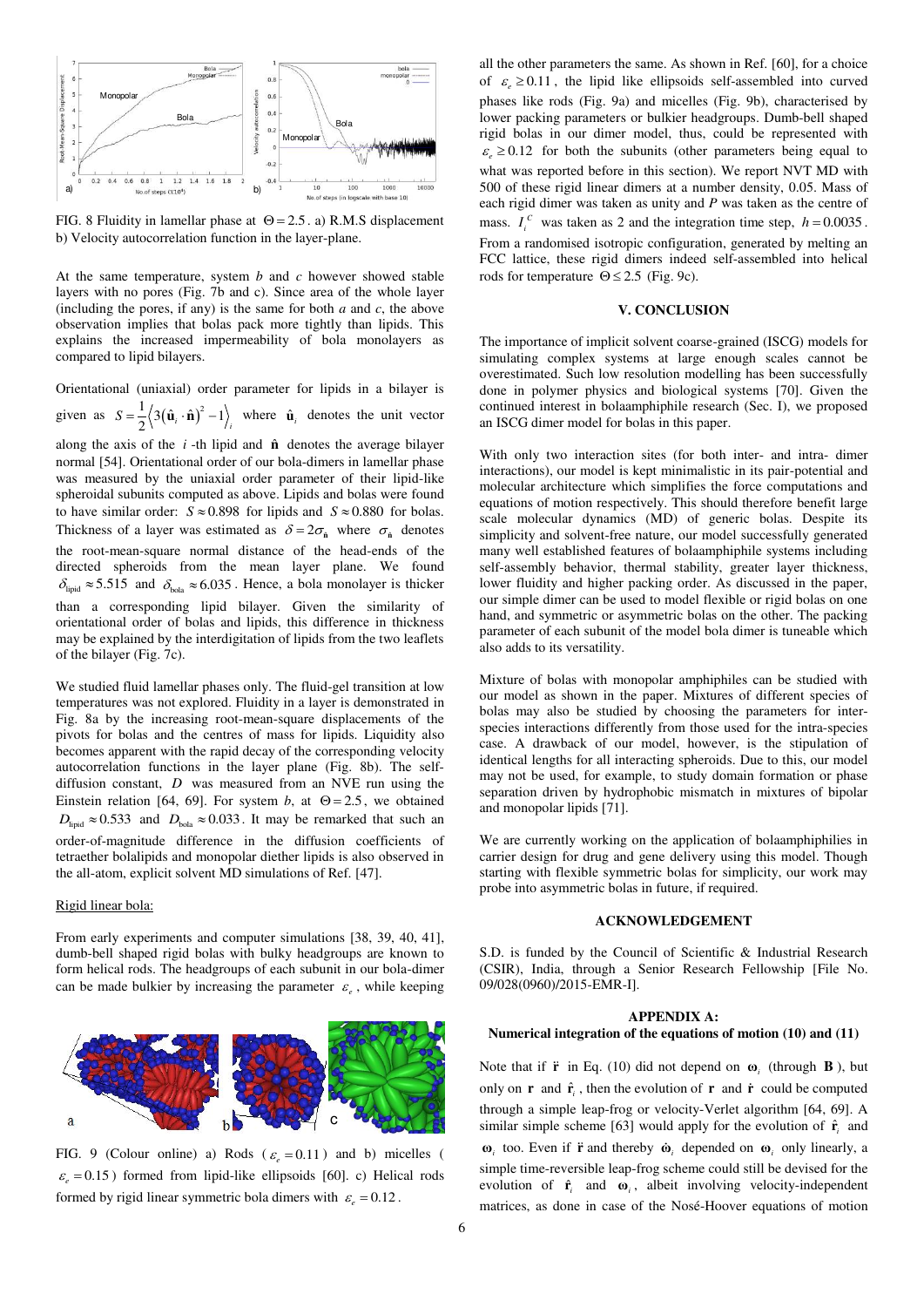where angular acceleration depends on angular velocity linearly (see Appendix C of Ref. [63]). The non-linear dependence of  $\ddot{\mathbf{r}}$  and consequently of  $\dot{\mathbf{\omega}}_i$  on  $\mathbf{\omega}_i$ , however, precludes a non-iterative symplectic time-reversible scheme for the numerical integration of the equations of motion (10) and (11). It may be remarked that such non-linear dependence of accelerations on velocities is a characteristic of internal variable molecular models in general [62].

The standard time-reversible velocity-Verlet is a third-order integrator because it propagates the on-step state variables with error of the order  $h^3$ , where *h* denotes the integration time-step [64, 69]. In the following, we describe a similar third-order algorithm to integrate the equations of motion (10) and (11). Starting from an  $O(h^3)$  -accurate knowledge of  $\mathbf{r}(t), \dot{\mathbf{r}}(t), \ddot{\mathbf{r}}(t)$  and  $\hat{\mathbf{r}}(t), \omega_i(t), \dot{\omega}_i(t)$  at time *t*, our goal is thus to find their  $O(h^3)$  -accurate estimates at time  $t + h$ . This is achieved through the following steps. [Truncation errors are shown in square brackets to keep track of the accuracy of the estimates].

#### Velocity-Verlet scheme:

*Step* 1: Update velocities to mid-step as:

$$
\dot{\mathbf{r}}(t + \frac{h}{2}) = \dot{\mathbf{r}}(t) + \frac{h}{2}\ddot{\mathbf{r}}(t) \qquad [O(h^2)] \tag{A1}
$$

$$
\mathbf{\omega}_i(t + \frac{h}{2}) = \mathbf{\omega}_i(t) + \frac{h}{2}\dot{\mathbf{\omega}}_i(t) \qquad [O(h^2)] \tag{A2}
$$

*Step* 2: Propagate coordinates and orientations by a full step:

$$
\mathbf{r}(t+h) = \mathbf{r}(t) + h\dot{\mathbf{r}}(t + \frac{h}{2}) \qquad [O(h^3)] \tag{A3}
$$

$$
\hat{\mathbf{r}}_i(t+h) = \frac{\hat{\mathbf{r}}_i(t)\left(1-\frac{\theta^2}{4}\right) + \mathbf{\theta}}{\left(1+\frac{\theta^2}{4}\right)}
$$
 [O(h<sup>3</sup>)] (A4)

where  $\theta = h\omega_i (t + h/2) \times \hat{\mathbf{r}}_i(t)$  and  $\theta = |\theta|$  [63].

*Step* 3: Compute the forces (i.e.  $\mathbf{F}_t(t+h)$ ) and torques (i.e.  $\mathbf{T}_t(t+h)$ ) ) from the on-step positions as updated in step 2. Then find  $\mathbf{F}(t+h)$ using Eq. (4) and  $\Gamma_i(t+h)$  using Eq. (6). Also compute  $A^{-1}(t+h)$ using Eq. (9). [Accuracy of each estimate is  $O(h^3)$ ].

*Step* 4: Approximate  $\ddot{\mathbf{r}}(t+h)$  as  $\ddot{\mathbf{r}}(t)$ , viz.

 $\ddot{\mathbf{r}}(t+h) = \ddot{\mathbf{r}}(t)$  [O(h)] (A5) and compute an estimate of  $\dot{\mathbf{\omega}}$   $(t+h)$  using Eq. (11) [with  $O(h)$ accuracy]. (Note that this way of estimating the angular acceleration keeps it perpendicular to the linear rotor axis i.e.  $\hat{\mathbf{r}}_i$ ).

*Step* 5: Estimate  $\omega_i(t+h)$  as

$$
\mathbf{\omega}_i(t+h) = \mathbf{\omega}_i(t+\frac{h}{2}) + \frac{h}{2}\dot{\mathbf{\omega}}_i(t+h) \qquad [O(h^2)] \tag{A6}
$$

(Note that  $\mathbf{\omega}_i(t+h)$  remains orthogonal to  $\hat{\mathbf{r}}_i(t+h)$  as expected).

*Step* 6: Compute  $\ddot{\mathbf{r}}(t+h)$  (Eq. (10)) and therefrom determine  $\dot{\mathbf{\omega}}_i(t+h)$  (Eq. (11)) [with  $O(h^2)$  order of accuracy].

*Step* 7: Repeat step 5 using this  $[O(h^2)]$  estimate of  $\dot{\mathbf{\omega}}$   $(t+h)$  from step 6. [Note that Eq. (A6) now becomes  $O(h^3)$  accurate].

*Step* 8: Repeat step 6, using the current estimate of  $\mathbf{\omega}_i(t+h)$ , to get an  $O(h^3)$  accurate estimate of  $\ddot{\mathbf{r}}(t+h)$  and  $\dot{\mathbf{\omega}}(t+h)$ . Save the

 $O(h^3)$  estimate of  $\omega_i^2(t+h)$  that would have to be computed in order to determine  $\ddot{\mathbf{r}}(t+h)$ .

*Step* 9: Update velocities from mid-step to on-step as:

$$
\dot{\mathbf{r}}(t+h) = \dot{\mathbf{r}}(t+\frac{h}{2}) + \frac{h}{2}\ddot{\mathbf{r}}(t+h) \qquad [O(h^3)] \tag{A7}
$$

$$
\mathbf{\omega}_i(t+h) = \mathbf{\omega}_i(t+\frac{h}{2}) + \frac{h}{2}\dot{\mathbf{\omega}}_i(t+h) \qquad [O(h^3)] \tag{A8}
$$

This completes the evolution of the dynamical state for one integration time-step. The kinetic energy at time  $t + h$  can be computed now from Eq. (12) using the  $\omega_i^2(t+h)$  which had been saved during step 8. Note that to initiate the above algorithm, we must compute  $\ddot{\mathbf{r}}(t=0)$  and  $\dot{\mathbf{\omega}}(t=0)$  from the initial positions and velocities using Eq. (10) and (11).

Although this integration scheme is not time-reversible, the forward trajectory differs locally from the time-reversed trajectory only on the order of  $O(h^4)$ , which is smaller than the third-order local truncation error of the algorithm itself. It may be remarked however that even if our integrator was reversible, the finite precision of practical computation would nevertheless render it irreversible.

#### Leap-Frog scheme:

A leap-frog version of this velocity-Verlet algorithm can easily be arrived at by rearranging the steps 1-9 and hence would not be elaborated for brevity. It may be remarked, however, that instead of separate execution of steps 9 and 1 (of the next cycle), leap-frog executes the final velocity update by a full step from one mid-step to the next [64, 69]. Thus instead of Eq. (A7)-(A8), leap-frog adopts:

$$
\dot{\mathbf{r}}(t+3h/2) = \dot{\mathbf{r}}(t+h/2) + h\ddot{\mathbf{r}}(t+h)
$$
 (A9)

$$
\mathbf{\omega}_i(t+3h/2) = \mathbf{\omega}_i(t+h/2) + h\dot{\mathbf{\omega}}_i(t+h)
$$
 (A10)

 $\dot{\mathbf{r}}(t+h)$ , as needed for on-step kinetic energy computation, will be estimated as

$$
\dot{\mathbf{r}}(t+h) = \frac{\dot{\mathbf{r}}(t+h/2) + \dot{\mathbf{r}}(t+3h/2)}{2}
$$
 (A11)

Note that a leap-frog initialisation can be obtained from a velocity-Verlet initial state by means of Eq. (A1) and (A2) (or their variants where *h* is replaced by  $-h$ ).

## **APPENDIX B: Thermostatting**

The Nosé-Hoover thermostat [65, 66] works by modifying the accelerations in the following way:

$$
acceleration \Big|_{\text{NVT}} = acceleration \Big|_{\text{NVE}} - \xi \cdot velocity \qquad (B1)
$$

NVT stands for constant temperature molecular dynamics and NVE denotes constant energy Newtonian dynamics. *acceleration* N<sub>NVE</sub> thus stands for the acceleration that would be experienced had the simulation been NVE.  $\xi$  is a heat-flow variable with its own equation of motion:

$$
\dot{\xi} = (2K - Xk\Theta) / Q. \tag{B2}
$$

 $K$  denotes the total kinetic energy of the system and  $X$  is the total number of degrees of freedom in the system. *k* denotes the Boltzmann constant and  $\Theta$  is the desired temperature. *Q* is a parameter with dimension (energy  $\cdot$  mass<sup>2</sup>) that dictates how rapidly the temperature oscillates about  $\Theta$  during the simulation. More specifically, if the time period of that oscillation is desired to be approximately  $\tau$ , then  $Q$  should be set as

$$
Q = Xk\Theta\tau^2. \tag{B3}
$$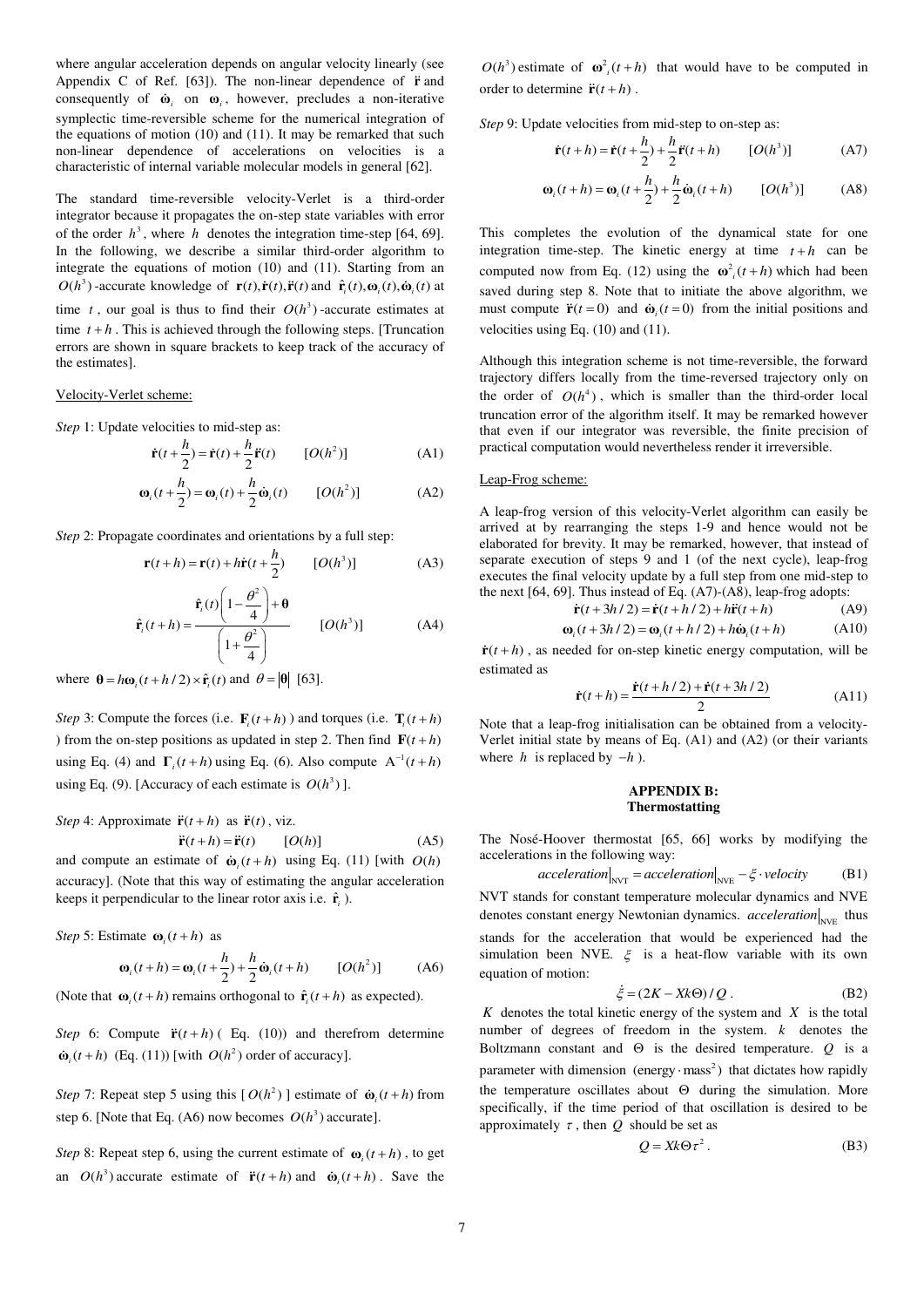In the same vein as above, a system of *N* interacting bola-dimers can be thermostatted by modifying the equations of motion of each dimer as follows:

$$
\ddot{\mathbf{r}} = \ddot{\mathbf{r}}|_{\text{NVE}} - \xi_P \cdot \dot{\mathbf{r}} \tag{B4}
$$

$$
\dot{\mathbf{\omega}}_i = \dot{\mathbf{\omega}}_i \big|_{\text{NVE}} - \xi_i \cdot \mathbf{\omega}_i \tag{B5}
$$

where  $\mathbf{r}_{\text{NVE}}$  and  $\mathbf{\omega}_i|_{\text{NVE}}$  denote the  $\mathbf{r}$  and  $\mathbf{\omega}$  as computed from Eq. (10) and (11) respectively. Individual dimer indices ( $j = 1,..., N$ ) have been dropped for simplicity, but will be used when needed. Time evolution of the heat-flow variables is governed by:

$$
\dot{\xi}_P = \left[ \sum_{j=1}^N \left( M \dot{\mathbf{r}}^2 + \dot{\mathbf{r}} \cdot \sum_{i=1}^2 m_i \mathbf{\omega}_i \times \mathbf{r}_i \right)_j - 3Nk \Theta \right] / 3Nk \Theta \tau^2 \qquad (B6)
$$

and

$$
\dot{\xi}_i = \left[ \sum_{j=1}^N \left( I_i \mathbf{\omega}_i^2 + \dot{\mathbf{r}} \cdot (m_i \mathbf{\omega}_i \times \mathbf{r}_i) \right)_j - 2Nk\Theta \right] / 2Nk\Theta \tau^2 \qquad (B7)
$$

The use of separate heat-flow variables in Eq. (B4) and (B5) above introduces individual temperature controls for the translational and rotational degrees of freedom which helps achieve equilibrium more quickly than would otherwise be possible [66].

Numerical integration of the NVT equations of motion (B4)-(B7) can be readily achieved by modifying a few steps in the velocity-Verlet or the leap-frog algorithm discussed in Appendix A for NVE molecular dynamics. In other words, the NVE integrator can be turned into an NVT one through a few changes only.

### Velocity-Verlet scheme for NVT:

*Step* 1: Update velocities to mid-step as:

$$
\dot{\mathbf{r}}(t + \frac{h}{2}) = \dot{\mathbf{r}}(t) + \frac{h}{2} (\ddot{\mathbf{r}}(t)|_{\text{NVE}} - \xi_P(t)\dot{\mathbf{r}}(t))
$$
 (B8)

$$
\mathbf{\omega}_i(t+\frac{h}{2}) = \mathbf{\omega}_i(t) + \frac{h}{2} (\dot{\mathbf{\omega}}_i(t)|_{\text{NVE}} - \xi_i(t)\mathbf{\omega}_i(t))
$$
 (B9)

*Step* 2: Same as in Appendix A. In addition, store  $\hat{\mathbf{r}}_i(t + \frac{h}{2})$ computed as

$$
\hat{\mathbf{r}}(t + \frac{h}{2}) = \frac{\hat{\mathbf{r}}(t+h) + \hat{\mathbf{r}}(t)}{|\hat{\mathbf{r}}(t+h) + \hat{\mathbf{r}}(t)|}
$$
(B10)

*Step* 3: Same as in Appendix A. Also, compute  $\dot{\xi}_p(t + \frac{h}{2})$  and  $\dot{\xi}_i(t + \frac{h}{2})$  using Eq. (B6) and (B7) respectively. Finally, propagate the heat-flow variables as:

$$
\xi_{P}(t+h) = \xi_{P}(t) + h\dot{\xi}_{P}(t + \frac{h}{2})
$$
\n(B11)

$$
\xi_i(t+h) = \xi_i(t) + h\dot{\xi}_i(t + \frac{h}{2})
$$
\n(B12)

*Step* 4: Approximate  $\ddot{\mathbf{r}}(t+h)$   $\begin{bmatrix} \n\text{iv} \\
\text{iv} \\
\text{iv}\n\end{bmatrix}$  as  $\ddot{\mathbf{r}}(t)\begin{bmatrix} \n\text{v} \\
\text{iv} \\
\text{v}\n\end{bmatrix}$ 

$$
\ddot{\mathbf{r}}(t+h)\big|_{\text{NVE}} = \ddot{\mathbf{r}}(t)\big|_{\text{NVE}} \tag{B13}
$$

and compute  $\omega_i(t+h)|_{NVE}$  using Eq. (11).

*Step* 5: Estimate  $\omega(t+h)$  as

$$
\mathbf{\omega}_i(t+h) = \frac{1}{1 + \frac{h}{2}\xi_i(t+h)} \left( \mathbf{\omega}_i(t+\frac{h}{2}) + \frac{h}{2}\dot{\mathbf{\omega}}_i(t+h)|_{\text{NVE}} \right)
$$
(B14)

*Step* 6: Compute  $\mathbf{\ddot{r}}(t+h) \big|_{\text{NVE}}$  (Eq. (10)) and therefrom determine  $\omega_i(t+h) \big|_{NVE}$  (Eq. (11)).

*Step* 7: Repeat step 5.

*Step* 8: Repeat step 6 using the current estimate of  $\omega(t+h)$  from step 7.

*Step* 9: Update velocities from mid-step to on-step using:

$$
\dot{\mathbf{r}}(t+h) = \frac{1}{1 + \frac{h}{2} \xi_P(t+h)} \left( \dot{\mathbf{r}}(t+\frac{h}{2}) + \frac{h}{2} \ddot{\mathbf{r}}(t+h) \Big|_{\text{NVE}} \right) \tag{B15}
$$

and Eq. (B14).

Molecular dynamics simulations are generally started with the system at rest, i.e. with zero total momentum [64, 69]. The thermostatted equations of motion (B4) and (B5), however, may not preserve total momentum. To keep the system at rest at all times, therefore, it may be necessary to shift all the updated **r** such that the total momentum remains zero after every time-step.

#### Leap-frog scheme for NVT:

Leap-frog can be derived from velocity-Verlet as discussed in Appendix A. The final velocity update by a full step (from one midstep to the next), however, can be done in this case as:

$$
\dot{\mathbf{r}}(t+3h/2) = \frac{\dot{\mathbf{r}}(t+h/2)\left(1-\frac{h\xi_p(t+h)}{2}\right) + h\ddot{\mathbf{r}}(t+h)|_{\text{NVE}}}{\left(1+\frac{h\xi_p(t+h)}{2}\right)}
$$
\n(B16)\n
$$
\mathbf{\omega}_i(t+\frac{3h}{2}) = \mathbf{\omega}_i(t+\frac{h}{2}) + h\left(\dot{\mathbf{\omega}}_i(t+h)|_{\text{NVE}} - \xi_i(t+h)\mathbf{\omega}_i(t+h)\right)
$$
\n(B17)

Note that for  $\omega_i(t+h)$  in Eq. (B17) we use its latest estimate (e.g. as determined in step 7 above, which is  $O(h^3)$  -accurate).

### **REFERENCES**

- [1] J.H. Fuhrhop, T. Wang, *Chem. Rev.* **104**, 2901-2937 (2004)
- [2] A. Meister, A. Blume, *Curr. Opin. Colloid Interface Sci.*  **12,** 138–147 (2007)
- [3] C.R. Woese, *Sci. Am.* **244**, 94-107 (1981)
- [4] A. Gambacorta, A. Gliozzi, M. De Rosa, *World J. Microbiol. Biotechnol.* **11**, 115-131 (1995)
- [5] J.L. Gabriel, P.L.G. Chong, *Chem. Phys. Lipids* **105**, 193– 200 (2000)
- [6] H.C. Jarrell, K.A. Zukotynski, G.D. Sprott, *Biochim. Biophys. Acta* **1369**, 259–266 (1998)
- [7] H. Komatsu, P.L.G Chong, Biochem. **37**, 107 –115 (1998)
- [8] E.L. Chang, *Biochem Biophys. Res. Comm.* **202**(2), 673- 679 (1994)
- [9] G.C. Choquet, G.B. Patel, G.D. Sprott. *Can. J. Microbiol.*  **42**,183 –186 (1996)
- [10] G.D. Sprott et al., *Cells and Materials* **6**(1-3), 143-155 (1996)
- [11] G.B. Patel et al., *Int. J. Pharm.* **194**, 39 –49 (2000)
- [12] H.J. Freisleben, "Tetraether Lipid Liposomes" (Chapter 8) in *Membrane Structure in Disease and Drug Therapy*, ed. Guido Zimmer, *Marcel Dekker*, NY, 2000
- [13] V.P. Chavda, M.M. Soniwala, J.R. Chavda, *Int. J. Pharm. Biol. Sci. Arch.* **1** (1), 38-45 (2013)
- [14] G. Réthoré et al., *Chem. Commun*., 2054–2056 (2007)
- [15] L.A. Balakireva, M.Y. Balakirev, "Transfection of Eukaryotic Cells with Bipolar Cationic Derivatives of Tetraether Lipid" (Chapter 9) in *Membrane Structure in Disease and Drug Therapy*, ed. Guido Zimmer, *Marcel Dekker*, NY, 2000
- [16] M. Mamusa et al., *Colloids Surf. B: Biointerfaces* **143**, 139–147 (2016)